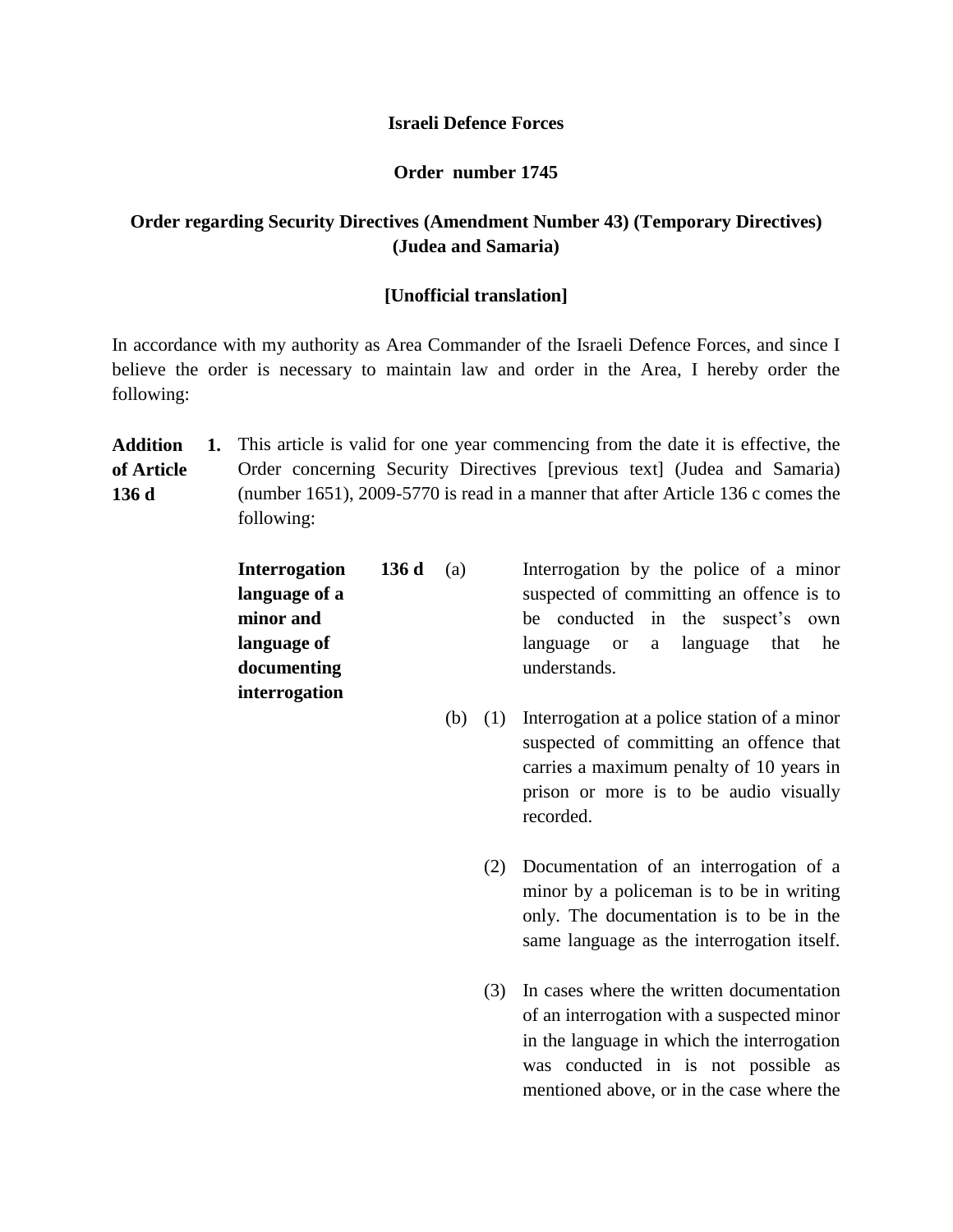minor does not read or write, the interrogation will be either audio-visually recorded or audio recorded.

- (4) Notwithstanding articles (2) and (3) above, if an interrogation with a minor is conducted by a policeman outside a police station, the written documentation should be in the language that the interrogation was conducted in unless the interrogation could not be documented at the time of the interrogation or shortly afterwards in the same language that the interrogation was conducted in.
- (5) In the case that an interrogation with a minor conducted outside a police station was not documented in the language that the interrogation was conducted in as mentioned in paragraph (4) above, the written documentation should be translated to the suspect into a language the he understands.
- (6) This article does not apply to minors suspected of committing security offenses.
- (c) A police commander has the right to give instructions not to apply this order due to a technical error or due to an objective reason.
- (d) Audio-visual recording or audio recording do not absolve the duty to prepare the written text of the interrogation.

**Effective date 2.** This order is effective from the date of signing. **Title 3.** The title of this order is: "order concerning security regulations (amendment